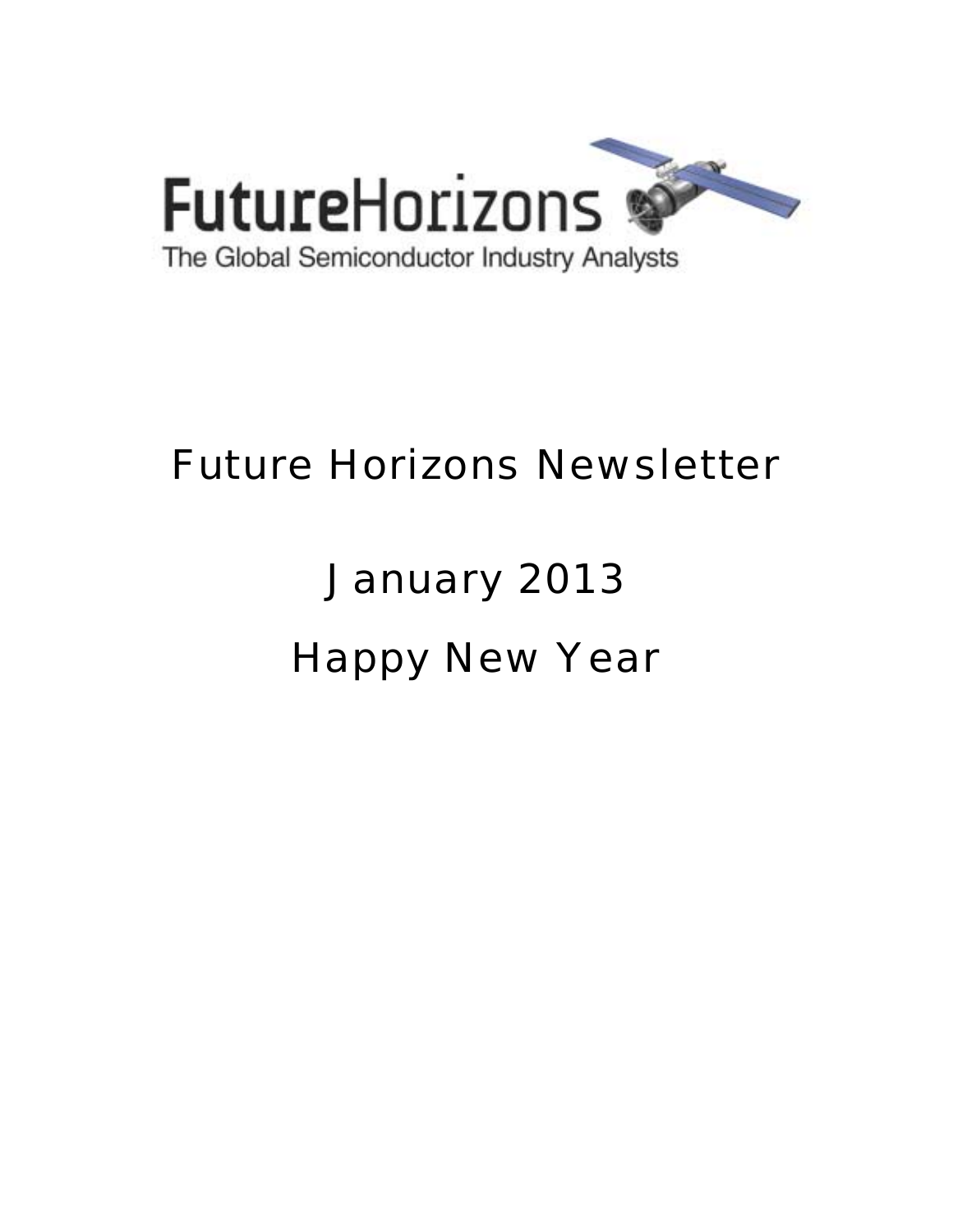Contents Page

| <b>Industry News by Company</b>              | Page 3 - 6   |
|----------------------------------------------|--------------|
| <b>Industry News &amp; Trends</b>            | Page7 - 10   |
| <b>East European News &amp; Trends</b>       | Page11 - 11  |
| <b>World Economic Round Up</b>               | Page 12 - 12 |
| <b>Future Horizons &amp; Industry Events</b> | Page 13      |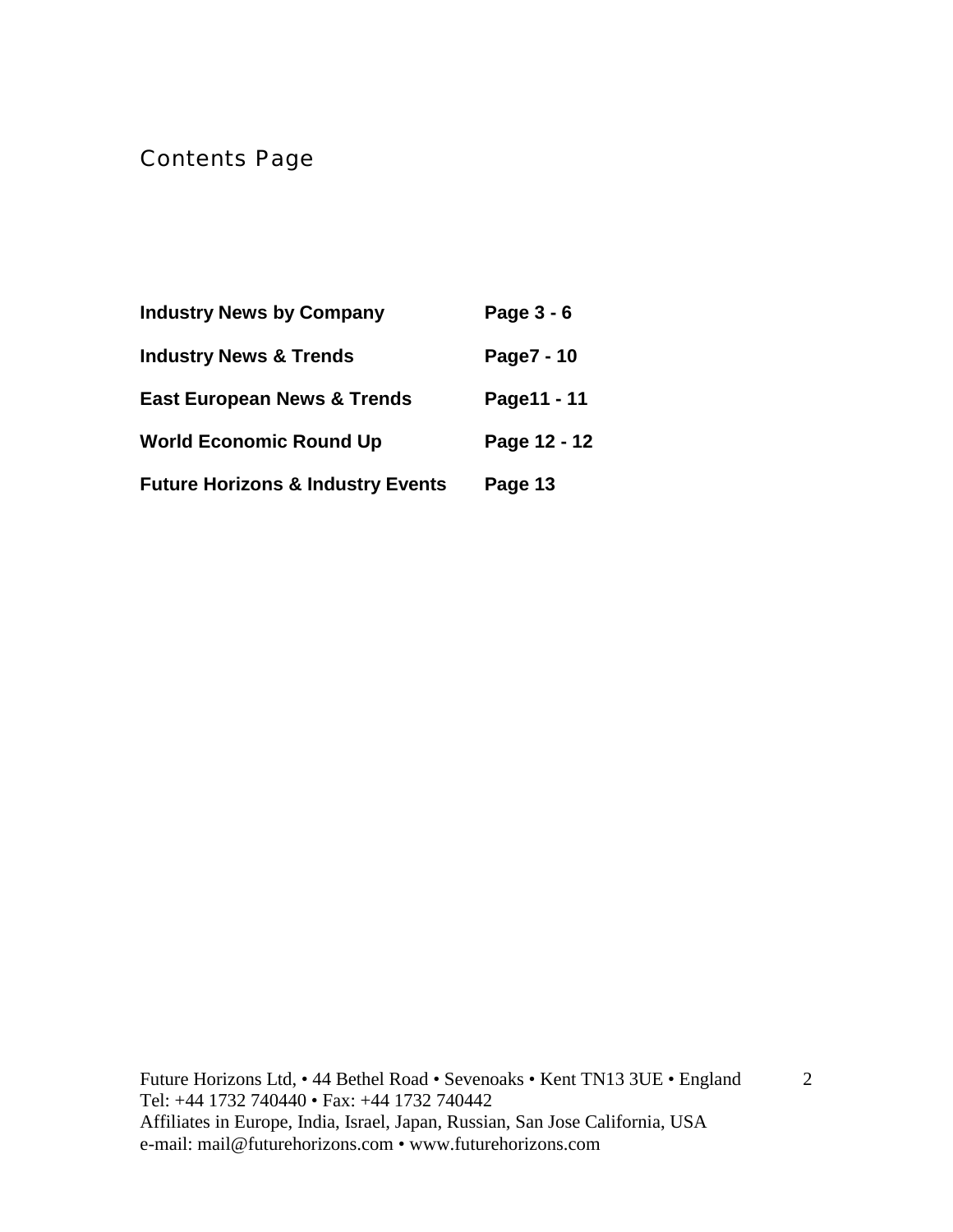#### Industry News By Company

#### **[Anglia Creates UK Demand For STMicroelectronics](http://www.equities.com/news/headline-story?dt=2012-12-11&val=809998&cat=industrial)**

Wisbech, UK, 11 December 2012 – Anglia Components today announced that it has been named UK Demand Creation Distributor of the Year by STMicroelectronics, a global semiconductor leader serving customers across the spectrum of electronics applications.

Commenting on the award, Frank Wolinski, EMEA Director Distribution Network and Demand Creation at STMicroelectronics said, "ST challenges all of its distribution partners and rigorously analyzes the demand creation performance of the whole of our UK network for the current and three previous years. We assessed the opportunities identified and the business that followed. Anglia led the field in the UK on project registrations, lines registered, design wins registered, and turning these design wins into revenue and we applaud their success."

#### **[ARM Launches Smartphone Security Venture](http://www.eetindia.co.in/ART_8800679598_1800001_NT_04424beb.HTM?click_from=8800100113,9950114561,2012-12-19,EEIOL,ARTICLE_ALERT)**

ARM, Gemalto and Giesecke & Devrient (G&D) have launched 'Trustonic'—a security joint venture for connected devices.

Technology from Trustonic will allow consumers to view content on any screen and experience simpler, faster and safer payments, the company said.

The venture, which was formed in April, will focus on the development of a GlobalPlatform compliant trusted execution environment (TEE), which will offer a common security standard for connected devices. The TEE will be built upon ARM TrustZone technology, combined with security software and management systems contributed by Gemalto and G&D.

#### **[Hitachi To Cease Chip Production By 2014](http://www.zdnet.com/hitachi-to-cease-chip-production-by-2014-7000008477/)**

The Japanese manufacturer said on Friday that the semiconductor industry has seen an "increasingly horizontal division of labor" in terms of development, design and manufacturing in recent years. In order to try and curb manufacturing costs and boost production efficiency, Hitachi has pushed the development of some semiconductor products to external outsourcers -- but considering the economic climate, the firm has decided to cut out semiconductor production altogether.

The Japanese manufacturer now plans to fully outsource semiconductor production for the information and telecoms business, which is presently held under the firm's Micro Device Division.

"The intent of this move is to optimally allocate management resources to bolster the competitiveness of the entire Information & Telecommunication Systems business." Hitachi said in a statement.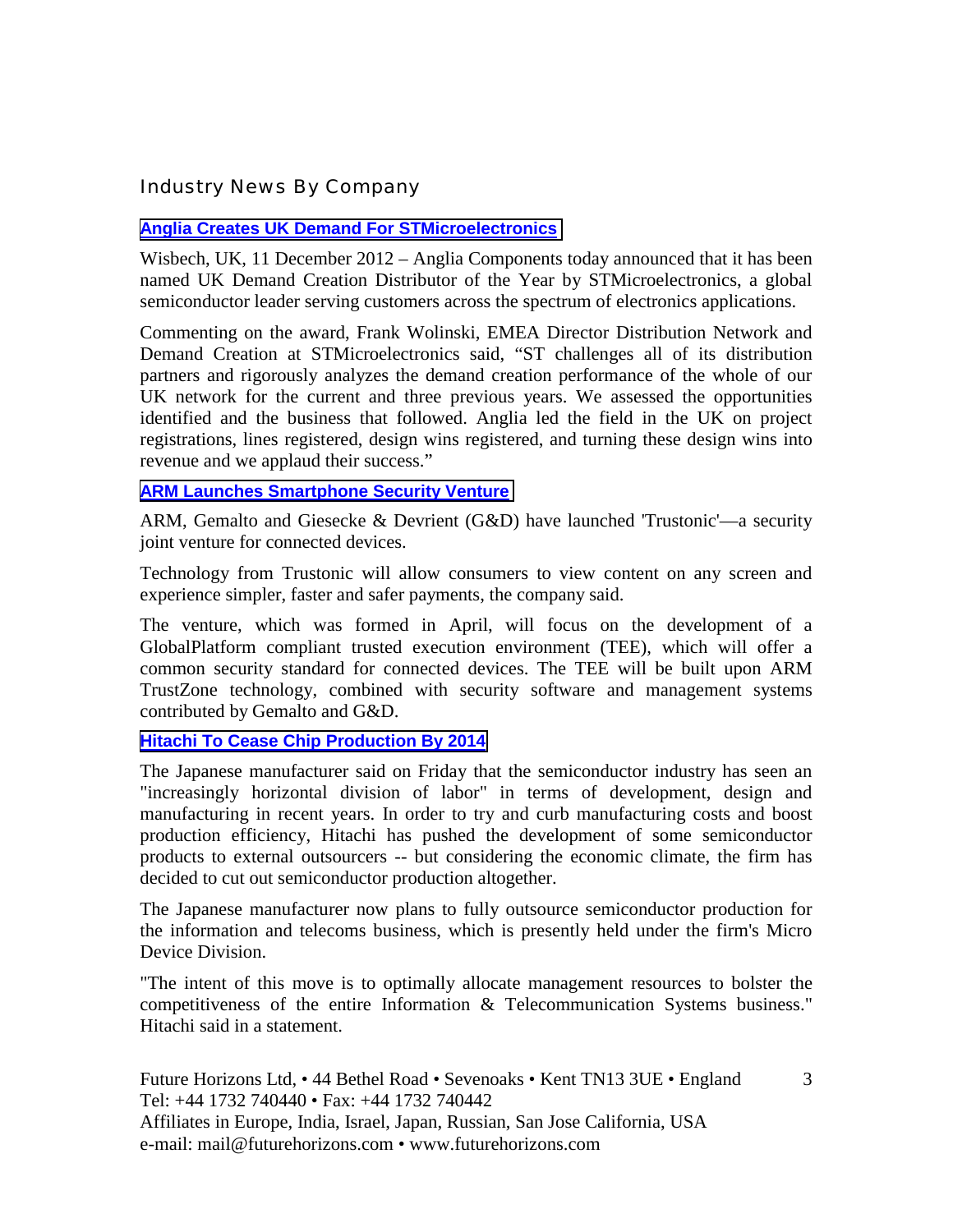#### **[Huawei Sets Up in Nokia's Back Yard .](http://online.wsj.com/article/SB10001424127887324024004578171000464690408.html?mod=djemTECH_t)**

STOCKHOLM—Chinese telecoms giant Huawei Technologies Co. Monday said it plans to open a smartphone software development center in Helsinki and double the size of its research operations in Europe, stepping up the fight for a share of the smartphone market on Nokia Corp.'s NOK1V.HE -4.73%home turf.

Shenzhen-based Huawei plans to add a smartphone-software center in Helsinki.

.The Shenzhen-based multinational, which makes telecommunications equipment, smartphones and tablet computers, wants to expand its research staff in Europe to 14,000 people over the next three to five years from around 7,000 now, aiming to become a leading player in the global mobile industry.

#### **[Intel Designs New Process For Mobile Chips](http://online.wsj.com/article/SB10001424127887323339704578171142664509344.html?mod=djemTechEurope_t)**

Intel Corp. INTC +2.63% on Monday disclosed details of a new recipe for making chips for mobile devices, a key element of the technology giant's high-stakes campaign to improve its lagging position in that fast-growing market.

The Silicon Valley company last year broke new ground by introducing threedimensional transistor structures into its chips, a sharp departure from past designs to boost computing speed and reduce power consumption. But Intel had not yet adapted those tiny switching elements—which Intel calls TriGate transistors—for products such as smartphones and tablets.

Intel, in a technical paper released at the 2012 International Electron Devices Meeting in San Francisco, provided a number of performance metrics about a new version of its production process designed to do just that. Industry experts, however, remain divided about the benefits of the new transistors in the mobile products market.

#### **[Sony And Toshiba Set To Increase Chip Spending In 2013](http://electronicsfeed.com/news/3442)**

Sony next year is expected to purchase \$8.4 billion worth of semiconductors, up nearly 5 percent from \$8.0 billion in 2012, according to an IHS Semiconductor Spend Analysis report from information and analytics provider IHS (NYSE: IHS). Company spending will rise slightly again the following year by 0.1 percent.

Meanwhile, Toshiba's spending will increase 2.0 percent to \$6.1 billion in 2013, up from \$6.0 billion in 2012. Toshiba's spending will surge by another 6.3 percent in 2014, reaching \$6.5 billion, as presented in the figure attached.

In contrast, spending at the other major Japanese consumer electronics OEMs, Panasonic and Sharp, will decline in 2013 and 2014—with Panasonic enjoying a minor rebound of 2.4 percent in 2014.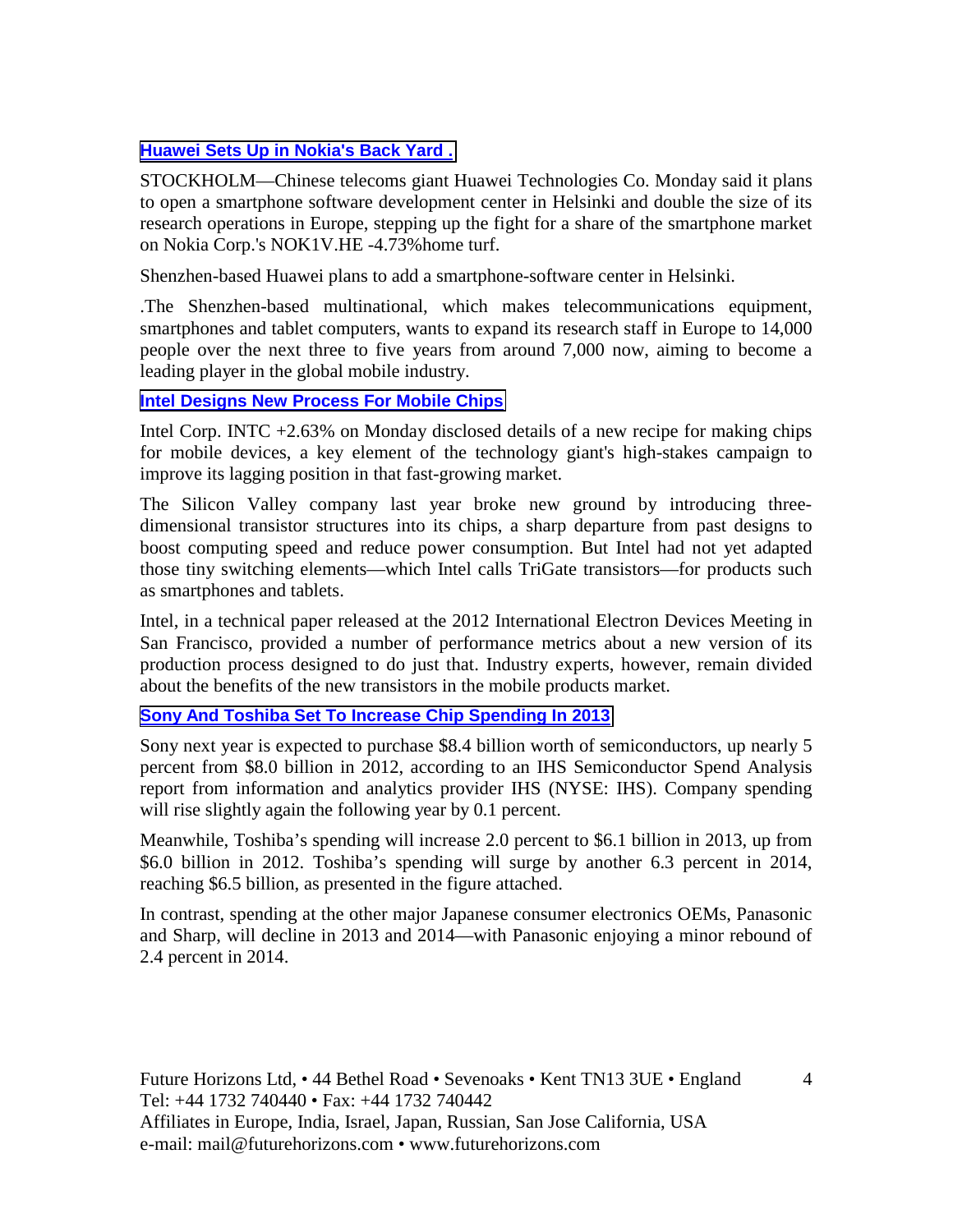#### **[STMicro To Exit Ericsson Joint Venture .](http://online.wsj.com/article/SB10001424127887324024004578170533312040670.html?mod=djemWorldAtGlance)**

PARIS—The shrinking market for low-cost cellphones is helping squeeze Europe's largest semiconductor producer out of the wireless communication-chip business.

Franco-Italian chip maker STMicroelectronics NV STM +3.40%said Monday it plans to exit its cellphone-chip joint venture ST-Ericsson by the third quarter of next year, as part of a strategic plan to focus on more profitable businesses like motion sensors and automotive electronics.

The Geneva-based company said it is in negotiations on "exit options" from the unprofitable joint venture, which it created nearly four years ago by merging its cellphone chip business with those of Swedish communications-equipment maker Telefon AB L.M. Ericsson. The joint venture has been reeling as its business making chips for cheap phones has plummeted, and it has had trouble getting traction with smartphone makers.

#### **[STMicroelectronics Announces Its 28nm FD-SOI Technology Is Ready For](http://www.reuters.com/article/2012/12/11/idUS43990+11-Dec-2012+HUG20121211)  [Manufacturing In Its Leading-Edge Crolles Fab](http://www.reuters.com/article/2012/12/11/idUS43990+11-Dec-2012+HUG20121211)**

STMicroelectronics (NYSE: STM), a global semiconductor leader serving customers across the spectrum of electronics applications, announced today another step towards the availability of its 28nm FD-SOI Technology Platform, now open for pre-production from its Crolles (France) 300mm manufacturing facility. The announcement confirms ST's ability to provide its planar fully-depleted technology from the 28nm technology node, essential in quenching the market's appetite for embedded processors in multimedia and portable applications that can meet the industry's highest performance and lowest power demands vital to deliver all the stunning graphics, multimedia and high-speed broadband connectivity without sacrificing battery life.

The announcement coincides with a workshop on fully-depleted-silicon-on-insulator (FD-SOI) technologies held by the FD-SOI Consortium in San Francisco.

**[Innovation By STMicroelectronics Boosts High-Speed Wi-Fi Performance In](http://www.st.com/internet/com/press_release/p3367.jsp)  [Mobiles, Tablets and PCs](http://www.st.com/internet/com/press_release/p3367.jsp)**

STMicroelectronics (NYSE: STM), a global semiconductor leader serving customers across the spectrum of electronics applications, has revealed a new chip for faster wireless networking with smartphones, tablets and other connected devices. The innovation enables designers to save space and power consumption allowing more features and longer battery life.

ST's new DIP2450 diplexer is used to connect a Wi-Fi IC to a single antenna hence simplifying circuitry and saving pc-board space. It can also connect a Bluetooth IC to the same antenna. Leveraging ST's Integrated Passive Device (IPD) process technology, the DIP2450 has extremely small dimensions of only 1.1 x 1.25 mm and passes signals efficiently enabling high-speed communications and low power consumption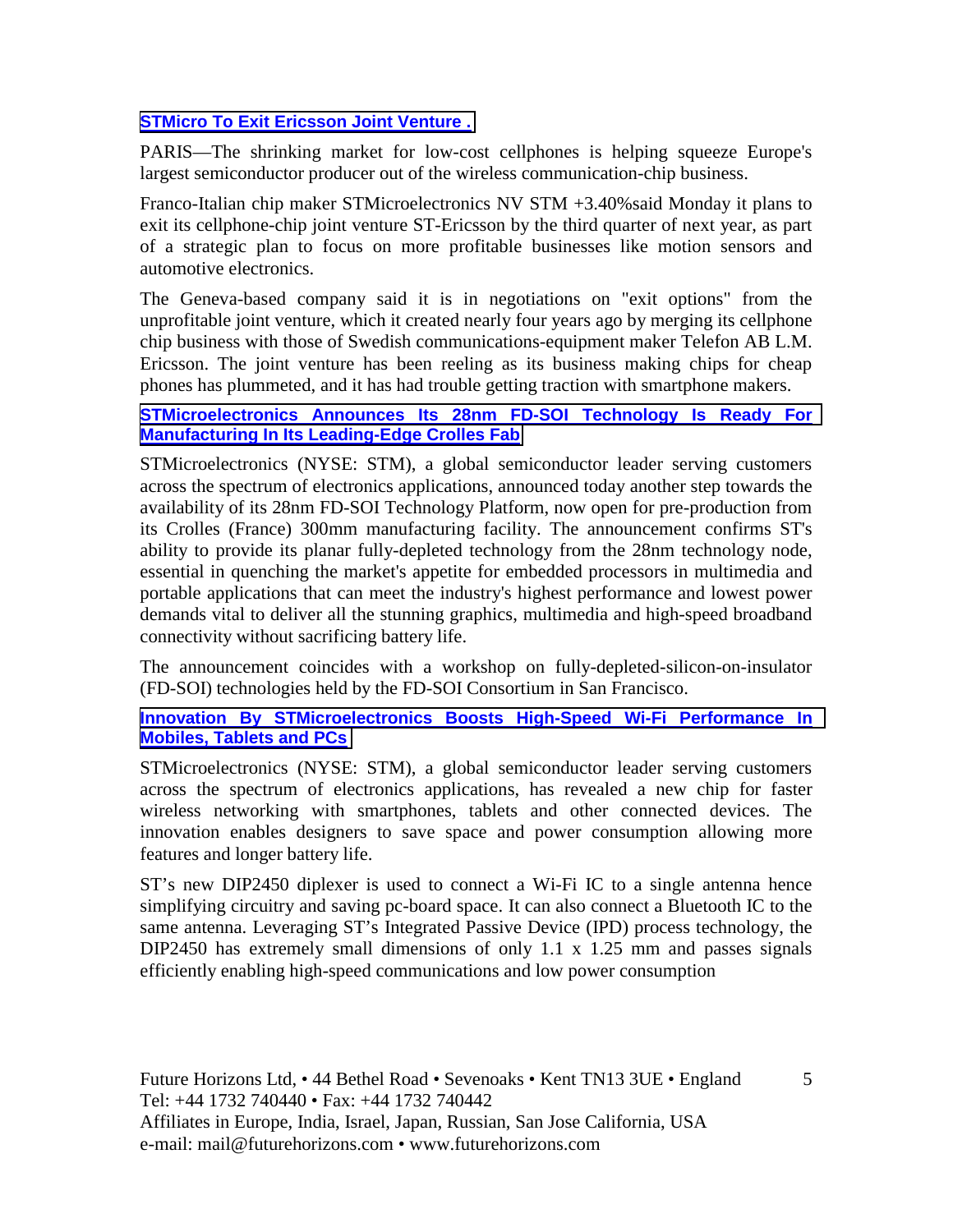#### **[Ultratech Acquires Assets Of Cambridge Nanotech](http://www.semiconductor-today.com/news_items/2012/DEC/ULTRATECH_211212.html)**

Ultratech Inc of San Jose, CA, USA, which designs and manufactures photolithography and laser-processing systems used to make semiconductor devices and high-brightness LEDs (HB-LEDs), has acquired the assets of Massachusetts-based Cambridge Nanotech Inc.

Spun off from Harvard University's Gordon Lab in 2003, Cambridge Nanotech makes atomic layer deposition (ALD) equipment, with hundreds of system installed in research and manufacturing worldwide.

Ultratech says that, with the acquisition, it is expanding its nanotechnology and intellectual property (IP) portfolio with ALD technology to provide solutions for new layers within the electronics industry and entry into new markets, such as biomedical and energy.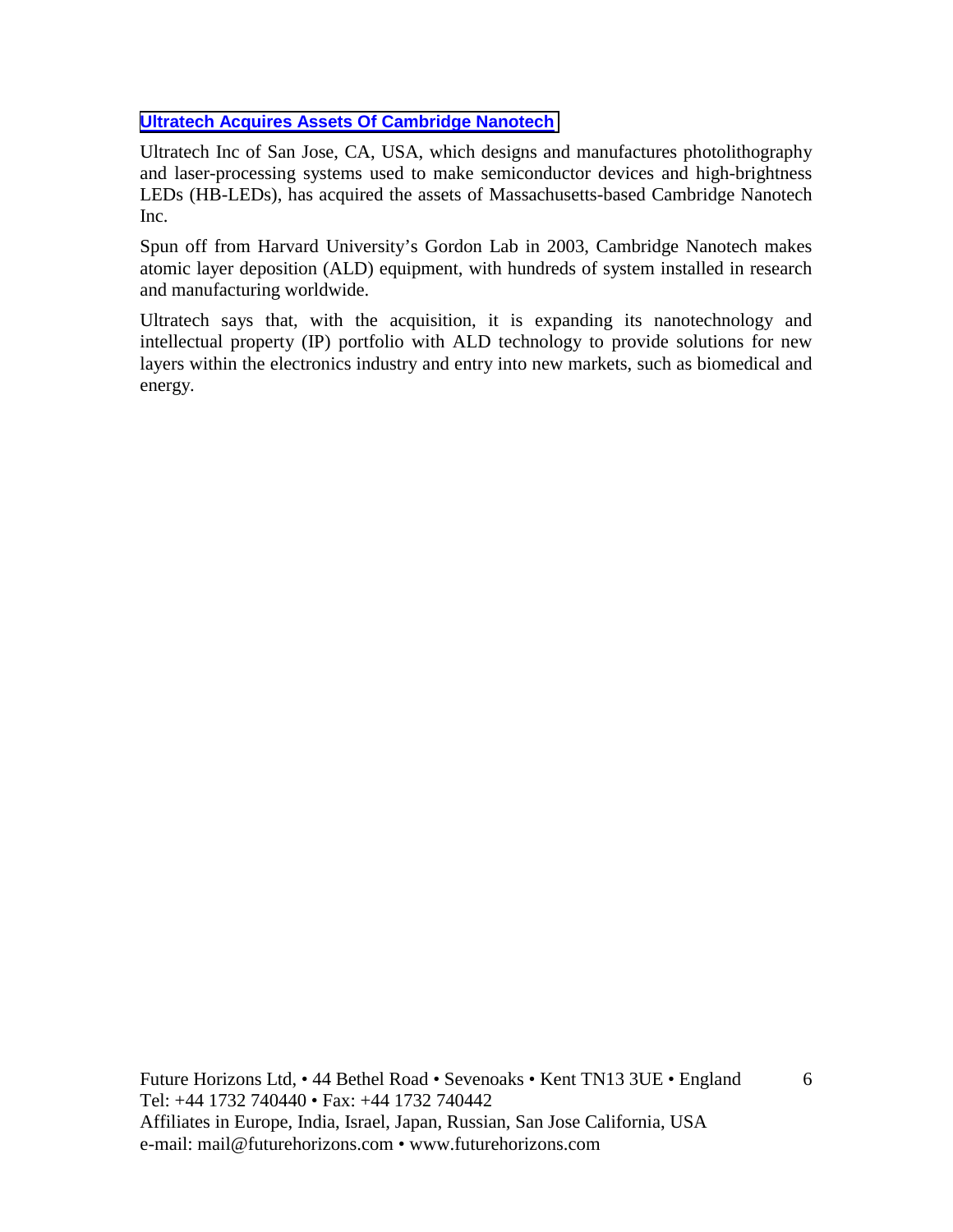#### Industry News & Trends

#### **[A Smarter Sharp Shooter](http://online.wsj.com/article/SB10001424127887324705104578151763148210402.html?mod=djemTECH_t)**

Iu a perfect world, great cameras would be Internet-connected or smartphones would take better pictures. The Samsung 005930.SE -1.01%Galaxy Camera—which looks like a point-and-shoot with a smartphone fused to the back—takes a step closer to that ideal. It connects to a cellular data network, so you can email and share photos anywhere you have wireless coverage. The Galaxy runs Google's GOOG +0.18%Jellybean Android mobile operating system, which gives you access to powerful photo editing apps (for cropping, reducing red-eye and adding vintage effects right on the camera) and a touchscreen keyboard for typing captions when sharing photos on social networks. The Galaxy also has a handy voice-control function: step into the frame and, when you're ready, snap the shutter by saying "Cheese

#### **[Nanoglue Boosts Heat Transfer](http://www.eetindia.co.in/ART_8800679096_1800007_NT_b035b286.HTM?click_from=8800099995,9950114561,2012-12-11,EEIOL,ARTICLE_ALERT)**

Researchers at Rensselaer Polytechnic Institute have developed a new method for significantly increasing the heat transfer rate across two different materials. Researchers say the results could enable new advances in cooling computer chips and lightingemitting diode (LED) devices, collecting solar power, harvesting waste heat, and other applications.

By sandwiching a layer of ultrathin "nanoglue" between copper and silica, the research team demonstrated a four-fold increase in thermal conductance at the interface between the two materials. Less than a nanometre—or one billionth of a metre—thick, the nanoglue is a layer of molecules that form strong links with the copper (a metal) and the silica (a ceramic), which otherwise would not stick together well. This kind of nanomolecular locking improves adhesion, and also helps to sync up the vibrations of atoms that make up the two materials which, in turn, facilitates more efficient transport of heat particles called phonons. Beyond copper and silica, the research team has demonstrated their approach works with other metal-ceramic interfaces.

#### **[Imec Develops LCD-Based Contact Lens Display](http://www.eetindia.co.in/ART_8800679144_1800010_NT_092fb8e2.HTM?click_from=8800099995,9950114561,2012-12-11,EEIOL,ARTICLE_ALERT)**

The Centre of Microsystems Technology (CMST), imec's associated laboratory at Ghent University (Belgium) touts the first step towards fully pixelated contact lens displays with an innovative spherical curved LCD display, which can be embedded in contact lenses.

This achievement is said to have potential wide-spread applications in medical and cosmetic domains.

Unlike LED-based contact lens displays, which are limited to a few small pixels, imec's innovative LCD-based technology permits the use of the entire display surface. By adapting the patterning process of the conductive layer, this technology enables applications with a broad range of pixel number and sizes, such as a one pixel, fully covered contact lens acting as adaptable sunglasses, or a highly pixelated contact lens display.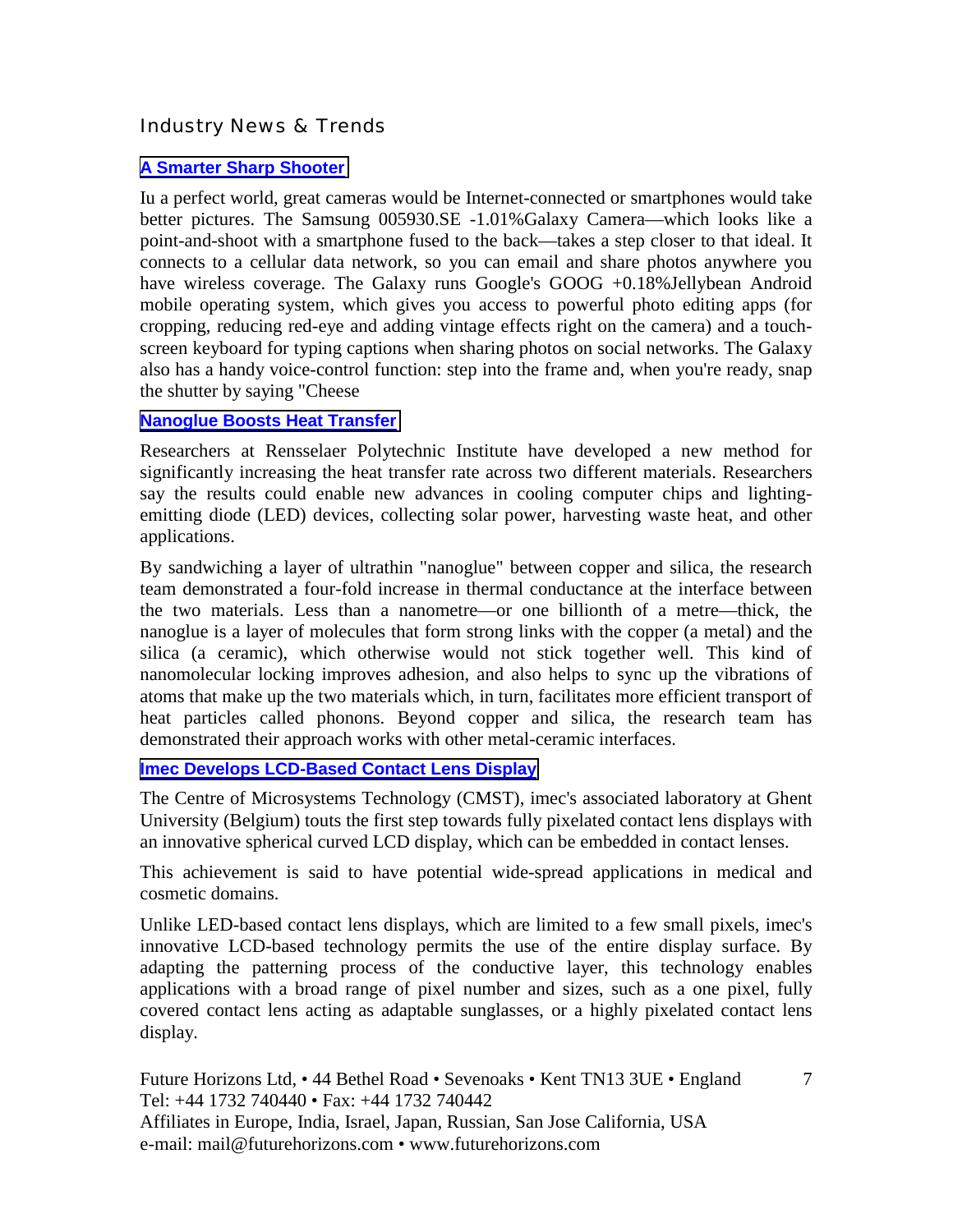#### **[Semiconductor Funnel Could Boost Solar Cells](http://physicsworld.com/cws/article/news/2012/dec/04/semiconductor-funnel-could-boost-solar-cells)**

omputer simulations by researchers in the US and China could lead to solar cells that work efficiently across a broad range of the solar spectrum. Dubbed a "solar energy funnel", the new concept offers a way of using strain to modify the band gap of a semiconductor so that it responds to light within a range of different wavelengths. However, the funnels have yet to be made and tested in the lab – some researchers suggest using them in practical devices could prove problematic.

The basic operating principle of a solar cell is that an electron in the valence band of a semiconductor material absorbs a photon and jumps across an energy "band gap" into the conduction band. The result is an electron and a positively charged hole, which do not move separately through the semiconductor but instead form a bound state called an exciton. To extract electrical energy, the electron is collected at one electrode and the hole at another.

#### **[Flexible Semiconductor Woven Together To Make 'Solar Fabric'](http://www.ecoseed.org/technology/15865-flexible-semiconductor-woven-together-to-make-solar-fabric)**

In the near future, fashion might not just involve eye-catching ways to display your personal sense of style but to provide a personal supply of clean energy.

Solar powered fabric, which could catch the rays of the sun and convert it into power, would allow for a wide array of solar power techniques – such as solar clothing. The trick would be to somehow make solar cells that are extremely flexible and light-weight.

A team of chemists, physicist and engineers led by John Badding, a professor of chemistry at Penn State University, has developed a fiber made out of crystalline silicon – a common semiconductor material used in solar photovoltaics – that can function as a solar cell.

#### **[New Transistor May End Silicon's Dominance](http://www.eetindia.co.in/ART_8800679276_1800001_NT_4bd51ef1.HTM?click_from=8800100013,9950114561,2012-12-12,EEIOL,ARTICLE_ALERT)**

MIT's new research challenges 'silicon' dominance in computers and smart devices. The US-based research university has developed what it claims to be the "smallest indium gallium arsenide transistor ever built."

The compound transistor performs well despite being just 22nm in length, claims a team in MIT's Microsystems Technology Laboratories.

"This makes it a promising candidate to eventually replace silicon in computing devices," said co-developer Jesús del Alamo, the Donner Professor of Science in MIT's Department of Electrical Engineering and Computer Science (EECS).

#### **[Worms Turn Metal Into Semiconductors](http://news.yahoo.com/worms-turn-metal-semiconductors-174612256.html)**

Worms are useful in the garden and great for fish bait, but one of their talents has remained hidden — until now. Scientists have discovered that worms can manufacture tiny semiconductors.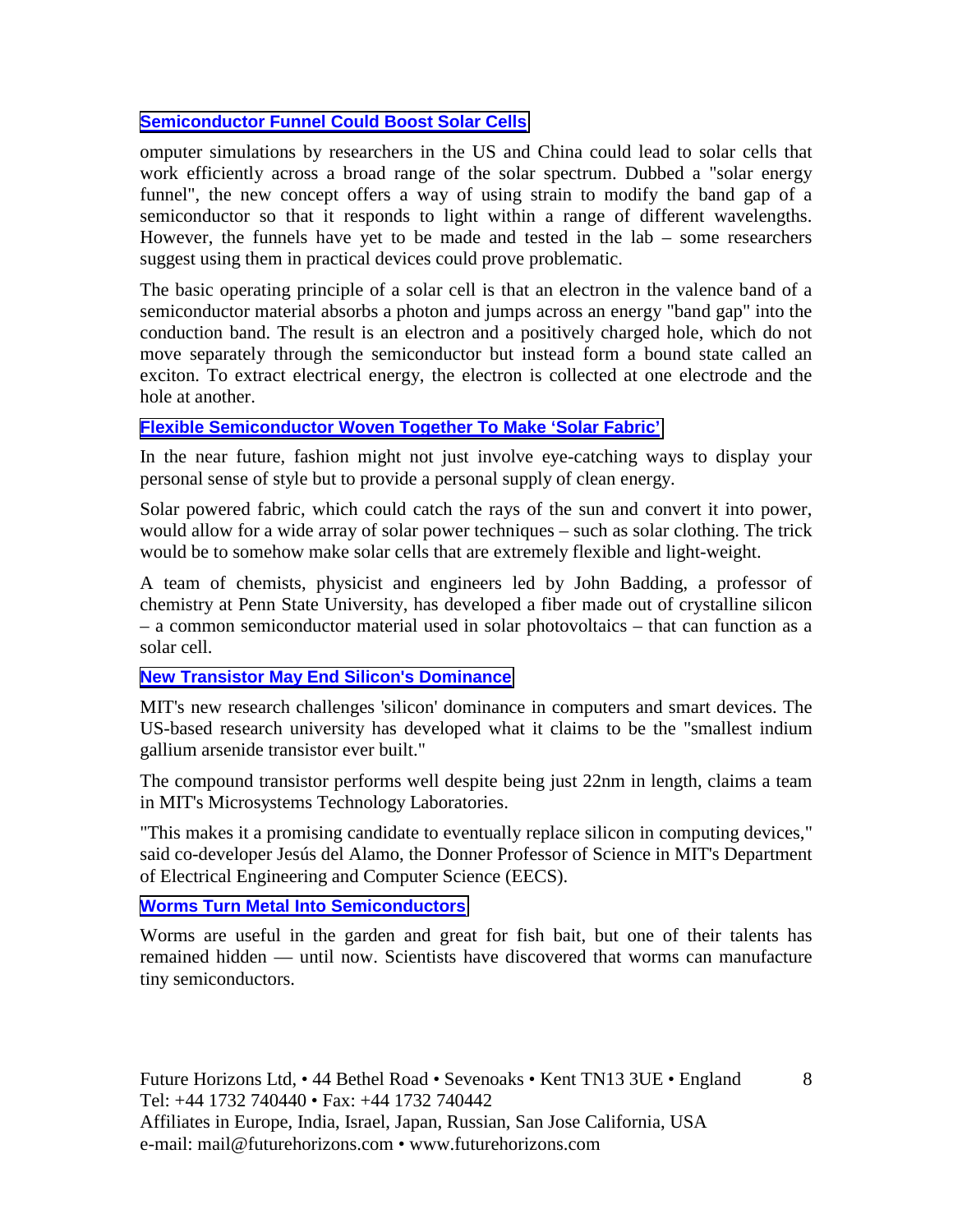At King's College in London, researchers fed an ordinary red worm, Lumbricus rubellus, soil laced with metals. The worm produced quantum dots, nano-sized semiconductors that are used in imaging, LED technologies and solar cells. The experiment was published in the Dec. 23 issue of the journal Nature Nanotechnology.

#### **[IBM: Computers Will Have All Human Senses](http://www.eetindia.co.in/ART_8800679546_1800004_NT_a9f0477e.HTM?click_from=8800100096,9950114561,2012-12-18,EEIOL,ARTICLE_ALERT)**

IBM has unveiled its seventh annual 'IBM 5 in 5'—a list of innovations that have the potential to change the way people work, live and interact during the next five years.

This year IBM presents the '5 in 5' in five sensory categories – touch (will be able to touch through your phone); sight (a pixel will be worth a thousand words); hearing (computers will hear what matters); taste (digital taste buds will help you eat smarter); and smell (computers will have a sense of smell).

#### **[Scientists Develop Peel-Off Solar Cells](http://www.eetindia.co.in/ART_8800679898_1800008_NT_ac6ae3a8.HTM?click_from=8800100210,9950114561,2012-12-26,EEIOL,ARTICLE_ALERT)**

Researchers at Stanford University have developed what they claim as world's first peeland-stick thin-film solar cells. The flexible solar panels can be peeled off like band-aids and stuck to virtually any surface, from papers to cell phones to window panes.

Unlike standard thin-film solar cells, peel-and-stick thin-film solar cells do not require any direct fabrication on the final carrier substrate, claim researchers.

#### **[Indian Electronics Industry To Become \\$400b In 2020](http://www.mydigitalfc.com/news/indian-electronics-industry-become-400b-2020-458)**

The Indian market for electronic products is growing at a compounded annual growth rate of over 22 per cent, creating a huge opportunity for jobs in the country.

"At present, the electronic goods (systems) market in India is pegged at around \$100 billion (approximately Rs 5,00,000 crore) and growing at a CAGR of over 22 per cent," Santhanakrishnan Raman, managing director of LSI India R&D, the Indian arm of the American LSI corporation and general co-chair of the 26th International Conference on VLSI (very large scale integrated) Design and 12th International Conference on Embedded Systems told Financial Chronicle.

#### **[Scientists Create 'Liquid Metal Marbles'](http://www.eetindia.co.in/ART_8800680559_1800015_NT_c23cfd0b.HTM?click_from=8800100476,9950114561,2013-01-15,EEIOL,ARTICLE_ALERT)**

Scientists have created "liquid metal marbles"—droplets of liquid metal coated in nanoparticles – that will advance research in soft electronics and industrial sensing technologies.

"The breakthrough could pave the way for new developments in soft electronics," said lead investigator Dr Vijay Sivan from RMIT's Platform Technologies Research Institute.

A team of researchers developed the new platform by covering the surface of liquid metal droplets with selected nano-coatings, resulting in "marbles" that were both non-stick and durable. The liquid metal marbles—which have a highly conductive core and a coating of functional nanoparticles with highly controlled electronic properties—were developed as part of investigations into flexible conductive systems for electronic and electromagnetic units.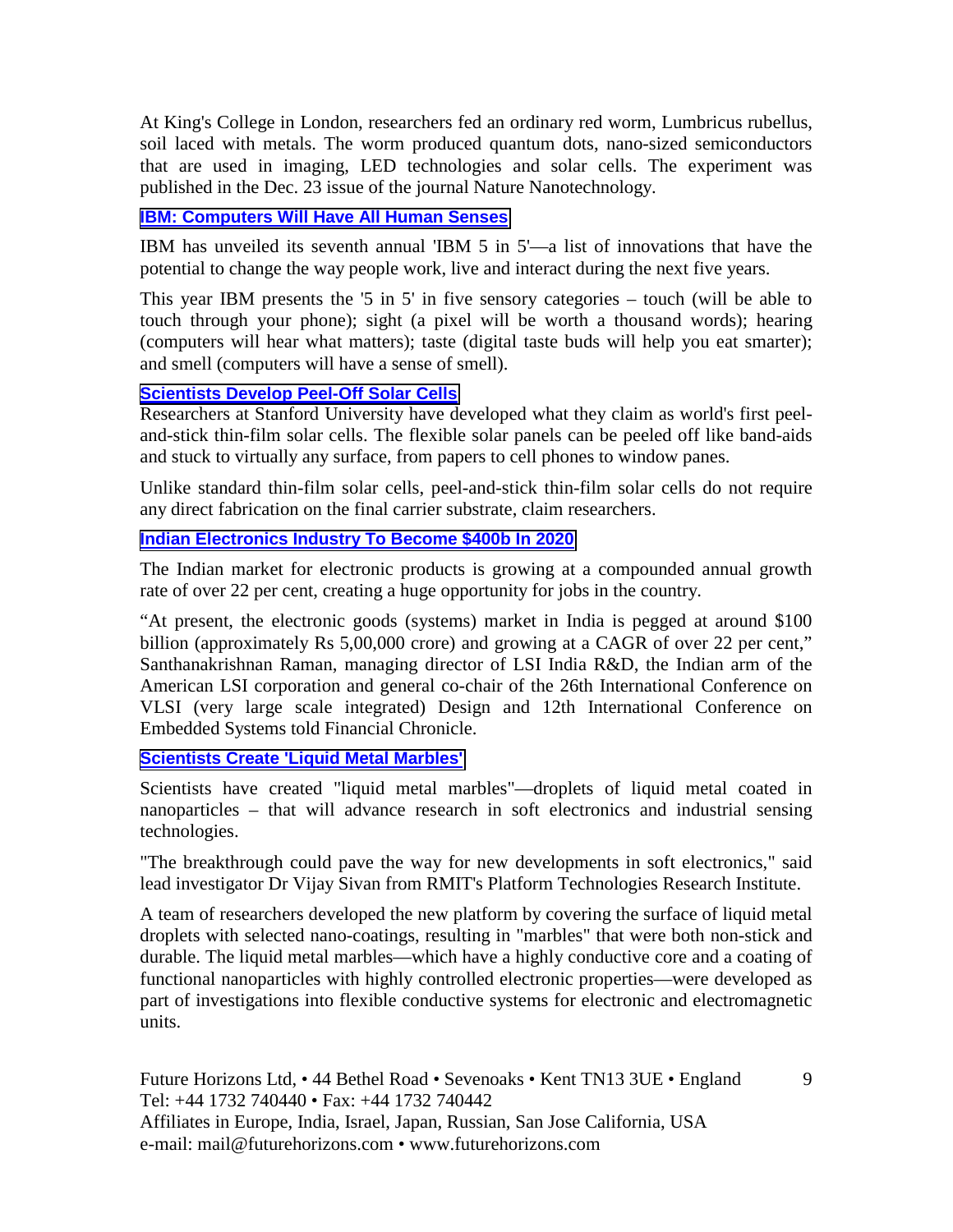#### **[Intel, Plastic Logic Unveil Flexible 'Paper Tablet' At CES](http://www.eetindia.co.in/ART_8800680353_1800012_NT_35fea8a2.HTM?click_from=8800100476,9950114561,2013-01-15,EEIOL,ARTICLE_ALERT)**

Researchers from Queens University in collaboration with Intel Labs and Plastic Logic have created a flexible tablet design that boasts innovative control features.

The "PaperTab" tablet includes a flexible 10.7inch (271.78mm) plastic display developed by Plastic Logic (Cambridge, England). The tablet is powered by a Core i5 processor. Early prototypes appear to be based on Plastic Logic's black and white monochrome display.

The PaperTab project was developed at the Human Media Lab at Queen's University and Plastic Logic and includes different use and control schemes based on the flexibility of the display. For example, PaperTab allows users to send a photo simply by tapping one PaperTab showing a draft email with another PaperTab showing a photo. The photo is then automatically attached to the draft email. The email is sent either by placing the PaperTab in an out tray, or by bending the top corner of the display.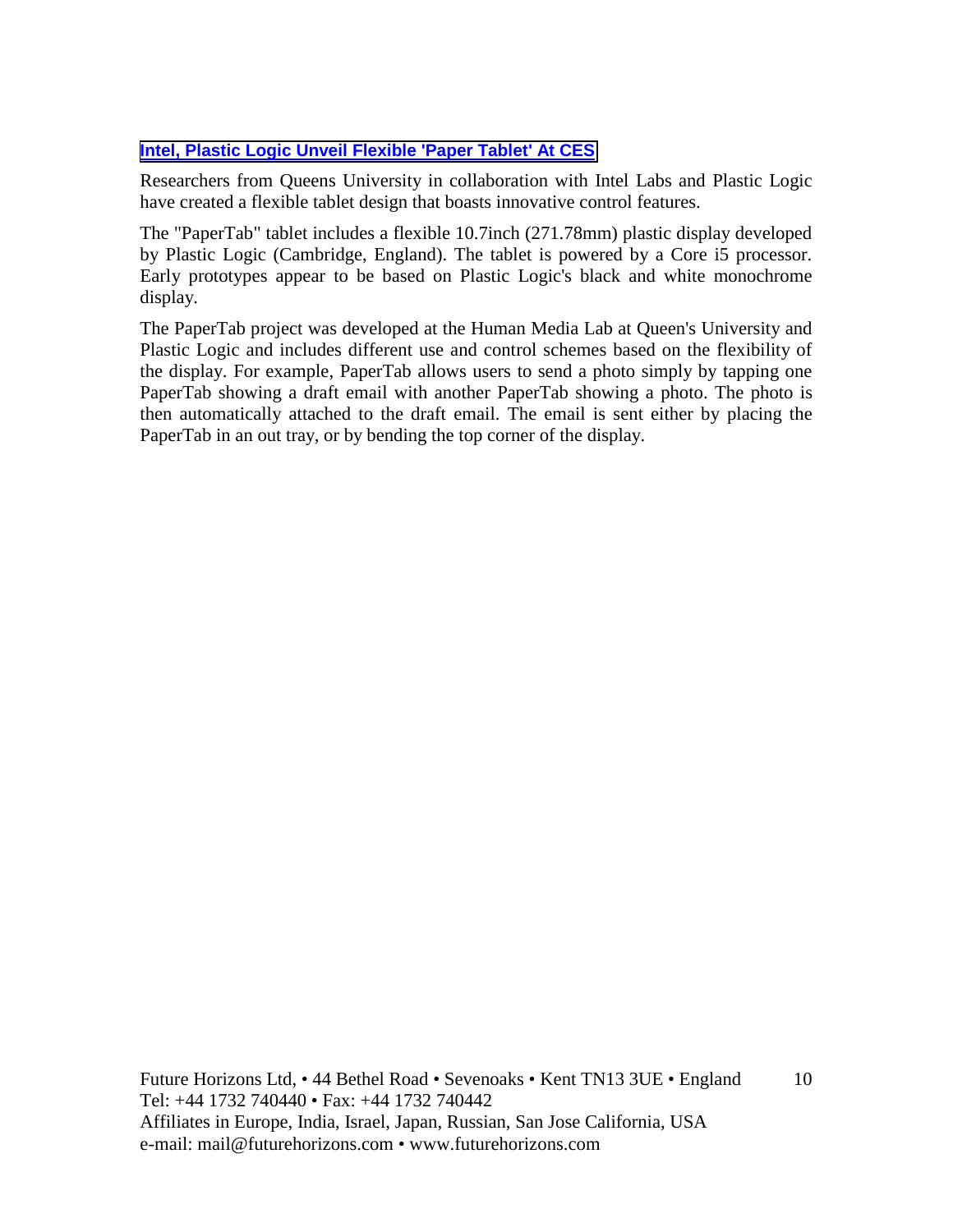East European News & Trends **["Micron" Will Launch Intelligent Visual Sensor](http://www.cnews.ru/top/2012/12/07/mikron_zaymetsya_vypuskom_umnyh_videosensorov_512012)**

"Sitronics Microelectronics" a joint venture with Franco-Italian STMicroelectronics to develop and manufacture of vision sensors and systems, hardware processing of signals coming from them. This was stated by the head of the Russian company Gennady Krasnikov and vice president of production team from the European side Alain Astier (Alain Astier).

The final product should be a small device that can be used in gadgets, medical technology, on city streets in traffic lights, mean the number of backlog at the intersection of cars and light bulbs which economize on energy.

#### **[Lithuanian Firm Brolis Semiconductors Opens New Laser-Diode Facility](http://www.laserfocusworld.com/articles/2012/12/lithuanian-firm-brolis-semiconductors-opens-new-laser-diode-facility.html)**

Vilnius, Lithuania--Brolis Semiconductors has opened a new production facility for laser diodes and molecular-beam epitaxy (MBE) equipment. The site was established from scratch in just nine months, with total investment of around Euro 5 million.

Brolis specializes in mid-IR type-I gallium antimonide (GaSb) laser diodes (1800-4000 nm wavelength) on GaSb substrates, targeting markets from gas sensing for industrial process monitoring, medical, and defense to high-power laser diodes and laser-diode bars for plastic laser welding. Earlier this summer the company secured state support for its development of long-wavelength semiconductor laser technology. It also has secured venture capital funding and grants from the EU.

The new building features Class 1000/10000 cleanroom environment with dedicated facilities for molecular beam epitaxy and optoelectronic device testing and packaging. Company COO Augustinas Vizbaras has said that its first laser products will fall in the 2090-3400 nm wavelength range, some of which will be for high power.

#### **[In War Of Smartphones, The Russians Are Coming](http://online.wsj.com/article/SB10001424127887323339704578173173413977046.html?mod=djemTechEurope_t)**

MOSCOW—In a country whose best known contribution to global technology may well be the Kalashnikov rifle, a new mobile-phone company once tied to Russia's state-run defense corporation hopes it will have as deep an impact on the world's next generation of smartphones.

Yota Devices is betting on its soon-to-be revealed dual-screen product to break the mold of mobile technology—combining a traditional LCD screen on one side and an electronic-paper display on the other, allowing for seamless information streaming while promising better battery life than the average smartphone.

"We created this to be different," said the company's 43-year-old chief executive, Vladislav Martynov, while demonstrating a prototype at his sleek Moscow office filled with antique telephones. "Most phones nowadays are boring—they are just boxes. This is a phone for people who want to be outside that box."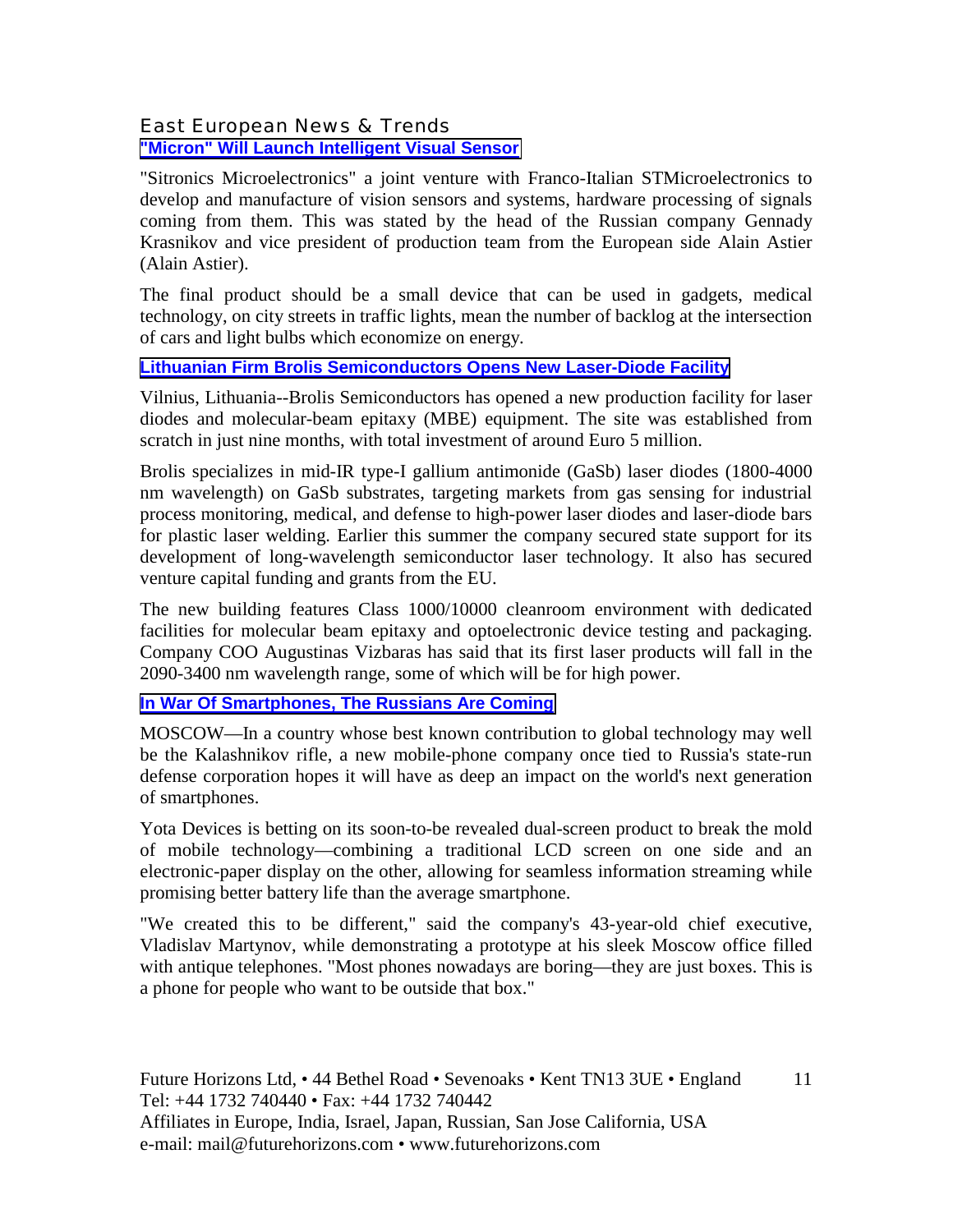#### World Economic Round Up

The world economy is likely to recover slowly in 2013 due to many complex and uncertain factors. BRICS countries are putting more influence on the world economy, owing to their rapid economic growth and huge market potential. The Brazilian economy is facing some uncertainty. Backward infrastructure remains a bottleneck in Brazil's economic development and the lack of high calibre talent has directly affected the production efficiency of companies, which makes them reluctant to increase investment. One economist believes that the Russia needs to increase investment and improve productivity in 2013 and cannot just rely on consumption to boost economic growth.

*The latest economic news by country to include USA, Europe, UK, Japan, China, Asia Pacific and India can be found each month in our [Semiconductor Monthly](http://www.futurehorizons.com/page/18/Global-Semiconductor-Report)  [Report.](http://www.futurehorizons.com/page/18/Global-Semiconductor-Report)*